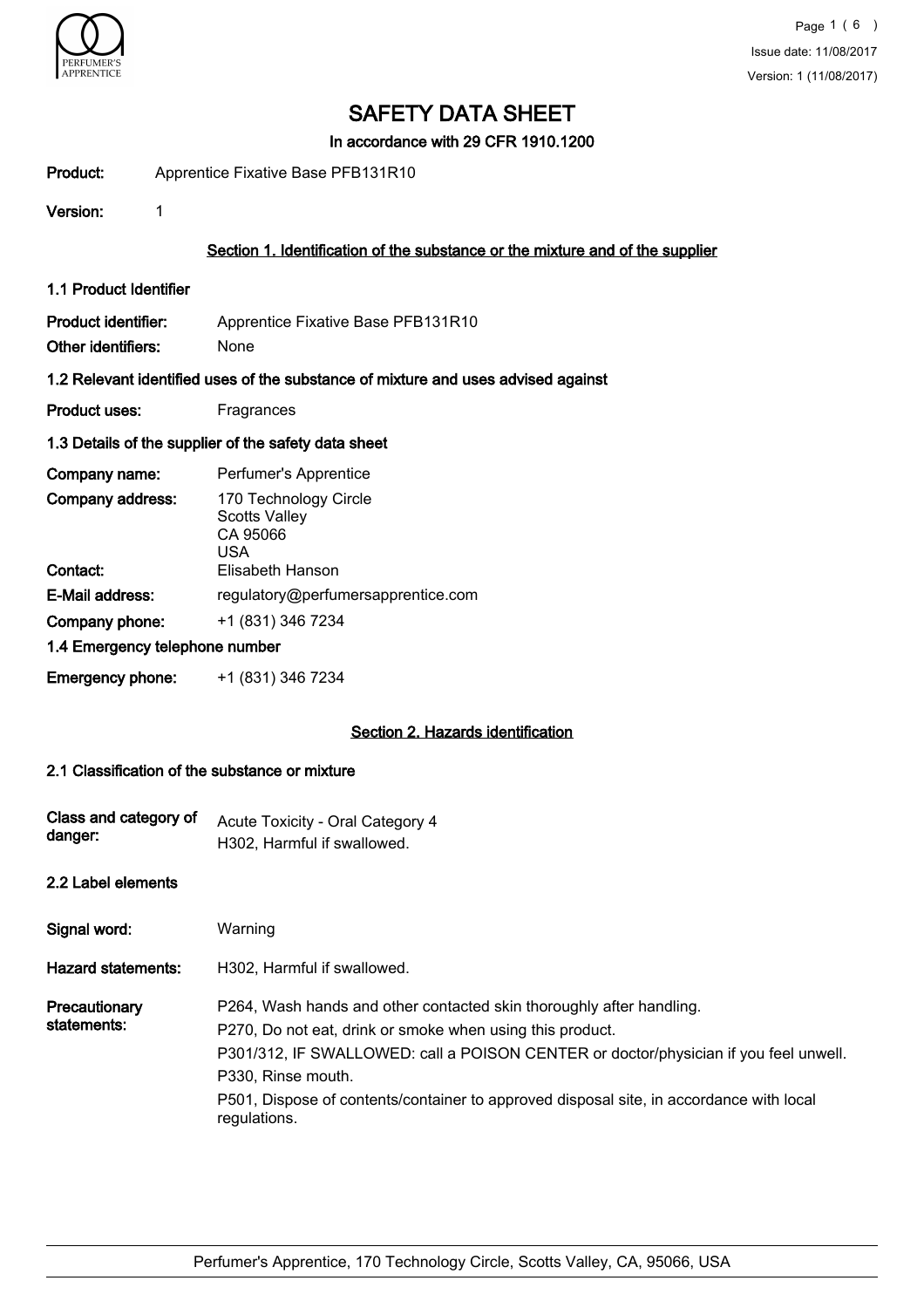

In accordance with 29 CFR 1910.1200

| Product:       | Apprentice Fixative Base PFB131R10 |
|----------------|------------------------------------|
| Version:       | 1                                  |
| Pictograms:    |                                    |
| Other hazards: | None                               |

## Section 3. Composition / information on ingredients

#### 3.2 Mixtures

#### Contains:

| Name            | <b>CAS</b> | EC        | %           | <b>GHS Classification</b> |
|-----------------|------------|-----------|-------------|---------------------------|
| Benzyl benzoate | 120-51-4   | 204-402-9 | $150-100\%$ | ATO 4:H302                |

The exact percentage concentrations of components are being withheld as a trade secret.

#### Substances with Community workplace exposure limits, not listed above:

Not Applicable

#### Section 4. First-aid measures

#### 4.1 Description of first aid measures

IF SWALLOWED: call a POISON CENTER or doctor/physician if you feel unwell.

# 4.2 Most important symptoms and effects, both acute and delayed

Harmful if swallowed.

# 4.3 Indication of any immediate medical attention and special treatment needed

None expected, see Section 4.1 for further information.

# SECTION 5: Firefighting measures

# 5.1 Extinguishing media

Suitable media: Carbon dioxide, Dry chemical, Foam.

# 5.2 Special hazards arising from the substance or mixture

In case of fire, may be liberated: Carbon monoxide, Unidentified organic compounds.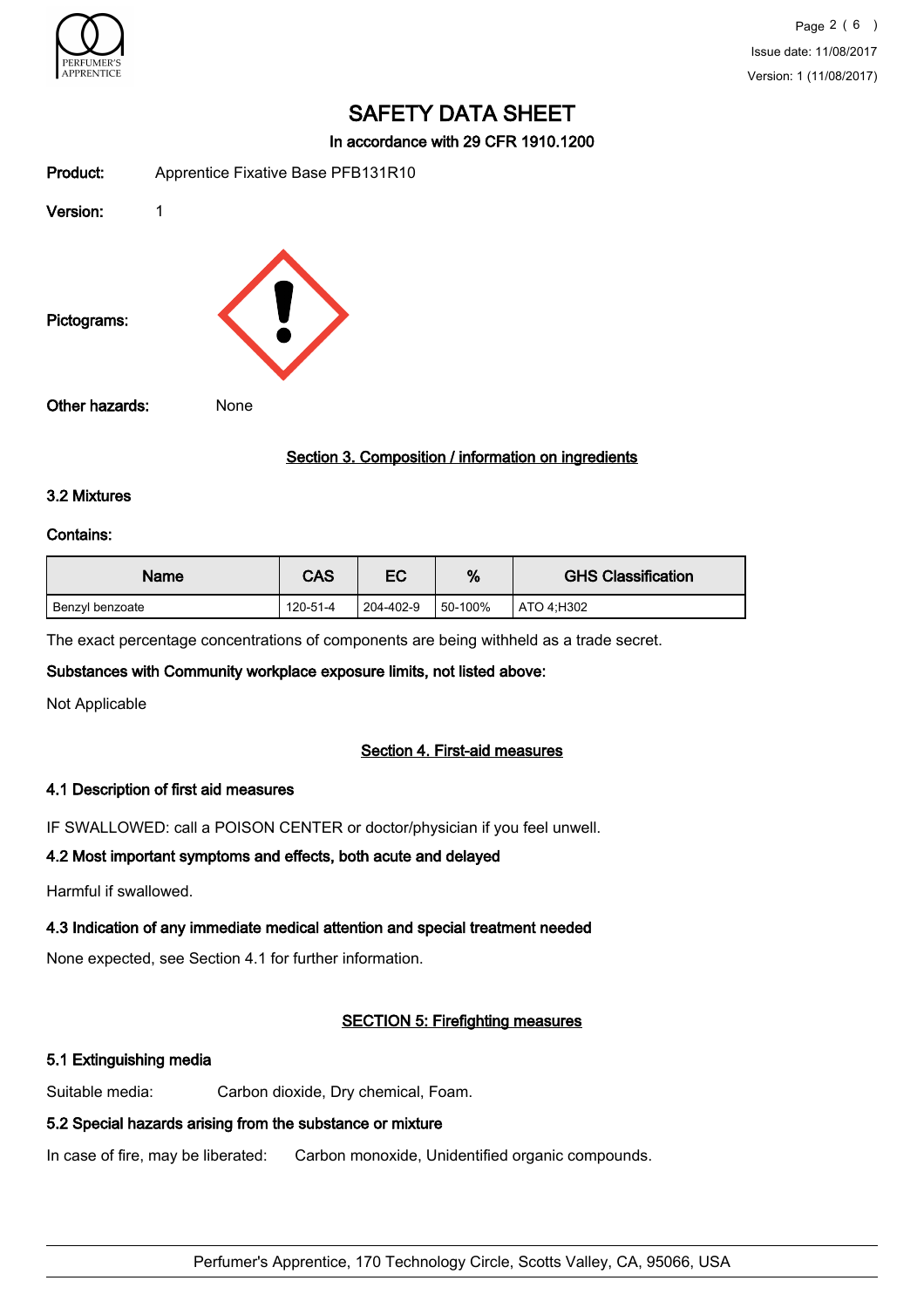

In accordance with 29 CFR 1910.1200

Product: Apprentice Fixative Base PFB131R10

Version: 1

5.3 Advice for fire fighters:

In case of insufficient ventilation, wear suitable respiratory equipment.

## Section 6. Accidental release measures

## 6.1 Personal precautions, protective equipment and emergency procedures:

Avoid inhalation. Avoid contact with skin and eyes. See protective measures under Section 7 and 8.

## 6.2 Environmental precautions:

Keep away from drains, surface and ground water, and soil.

## 6.3 Methods and material for containment and cleaning up:

Remove ignition sources. Provide adequate ventilation. Avoid excessive inhalation of vapours. Contain spillage immediately by use of sand or inert powder. Dispose of according to local regulations.

## 6.4 Reference to other sections:

Also refer to sections 8 and 13.

# Section 7. Handling and storage

#### 7.1 Precautions for safe handling:

Do not eat, drink or smoke when using this product.

### 7.2 Conditions for safe storage, including any incompatibilities:

Store in a well-ventilated place. Keep container tightly closed. Keep cool. Ground/bond container and receiving equipment. Use explosion-proof electrical, ventilating and lighting equipment. Use only non-sparking tools. Take precautionary measures against static discharge.

#### 7.3 Specific end use(s):

Fragrances: Use in accordance with good manufacturing and industrial hygiene practices.

# Section 8. Exposure controls/personal protection

#### 8.1 Control parameters

Workplace exposure limits: Not Applicable

#### 8.2 Exposure Controls

#### Eye / Skin Protection

Wear protective gloves/eye protection/face protection

## Respiratory Protection

Under normal conditions of use and where adequate ventilation is available to prevent build up of excessive vapour, this material should not require special engineering controls. However, in conditions of high or prolonged use, or high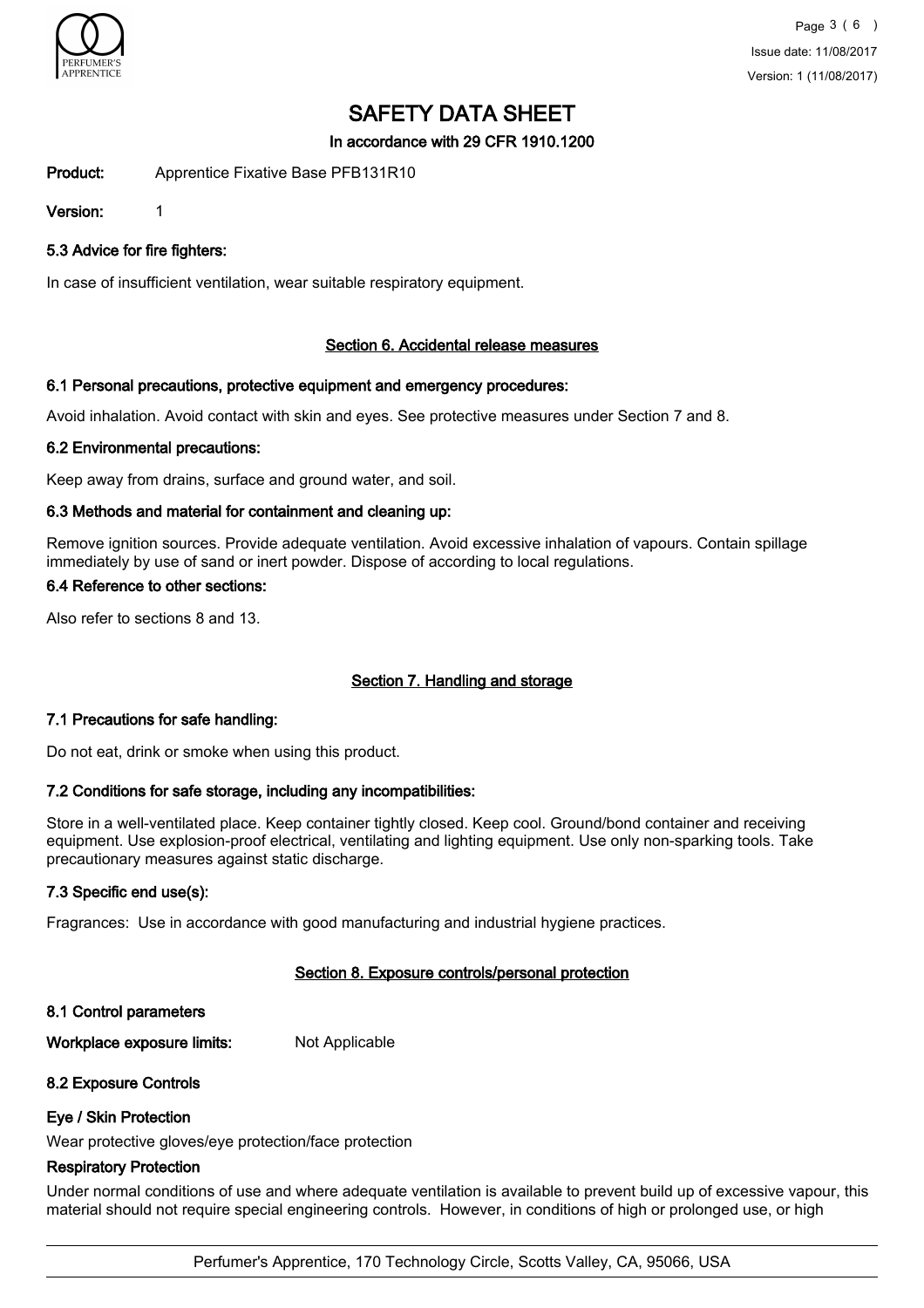

In accordance with 29 CFR 1910.1200

Product: Apprentice Fixative Base PFB131R10

#### Version: 1

temperature or other conditions which increase exposure, the following engineering controls can be used to minimise exposure to personnel: a) Increase ventilation of the area with local exhaust ventilation. b) Personnel can use an approved, appropriately fitted respirator with organic vapour cartridge or canisters and particulate filters. c) Use closed systems for transferring and processing this material.

Also refer to Sections 2 and 7.

## Section 9. Physical and chemical properties

#### 9.1 Information on basic physical and chemical properties

| Appearance:                    | Not determined |
|--------------------------------|----------------|
| Odour:                         | Not determined |
| pH:                            | Not determined |
| Initial boiling point / range: | Not determined |
| Flash point:                   | >93.5 °C       |
| Vapour pressure:               | Not determined |
| Relative density:              | Not determined |
| Solubility(ies):               | Not determined |
| 9.2 Other information:         | None available |

#### Section 10. Stability and reactivity

#### 10.1 Reactivity:

Presents no significant reactivity hazard, by itself or in contact with water.

#### 10.2 Chemical stability:

Good stability under normal storage conditions.

#### 10.3 Possibility of hazardous reactions:

Not expected under normal conditions of use.

#### 10.4 Conditions to avoid:

Avoid extreme heat.

#### 10.5 Incompatible materials:

Avoid contact with strong acids, alkalis or oxidising agents.

#### 10.6 Hazardous decomposition products:

Not expected.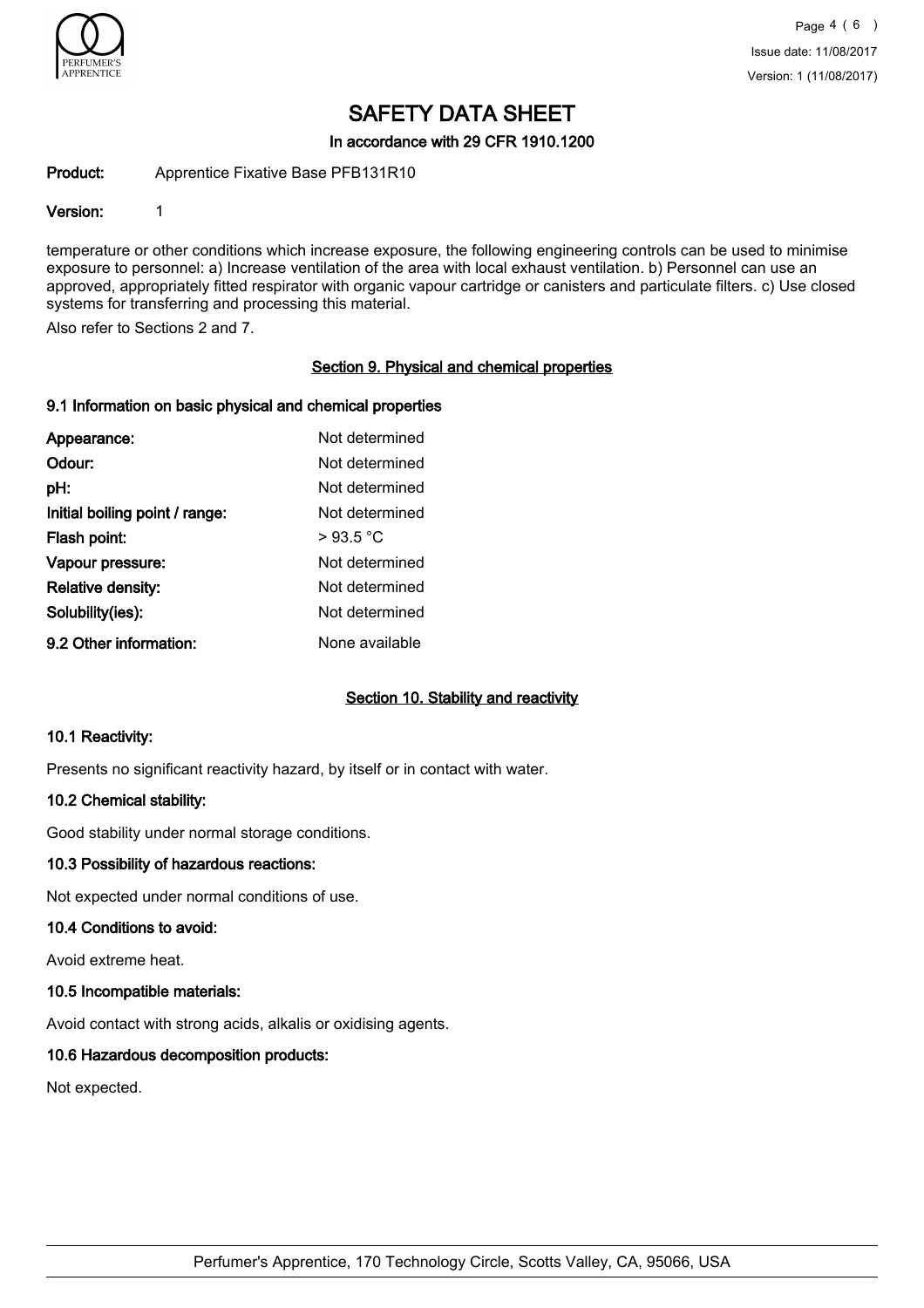

In accordance with 29 CFR 1910.1200

Product: Apprentice Fixative Base PFB131R10

Version: 1

# Section 11. Toxicological information

### 11.1 Information on toxicological effects

This mixture has not been tested as a whole for health effects. The health effects have been calculated using the methods outlined in 29 CFR 1910.1200.

Harmful if swallowed.

| Assumed Toxicity Value (LD50 or ATE) for Acute Oral Toxicity:       | 1511          |
|---------------------------------------------------------------------|---------------|
| Assumed Toxicity Value (LD50 or ATE) for Acute Dermal Toxicity:     | 4057          |
| Assumed Toxicity Value (LC50 or ATE) for Acute Inhalation Toxicity: | Not Available |
| <b>Inhalation Route:</b>                                            | Not Available |

## Information about hazardous ingredients in the mixture

| Ingredient      | CAS      | EC        | LD50/ATE Oral <sup> </sup> | LD50/ATE<br>Dermal | <b>LC50/ATE</b><br>Inhalation | LC50 Route    |
|-----------------|----------|-----------|----------------------------|--------------------|-------------------------------|---------------|
| Benzyl benzoate | 120-51-4 | 204-402-9 | 1500                       | 4000               | Not available                 | Not available |

Refer to Sections 2 and 3 for additional information.

# Section 12. Ecological information

#### 12.1 Toxicity:

Very toxic to aquatic life.

Toxic to aquatic life with long lasting effects.

| 12.2 Persistence and degradability: | Not available |
|-------------------------------------|---------------|
| 12.3 Bioaccumulative potential:     | Not available |

12.4 Mobility in soil: Not available

# 12.5 Results of PBT and vPvB assessment:

This substance does not meet the PBT/vPvB criteria of REACH, annex XIII.

12.6 Other adverse effects: Not available

#### Section 13. Disposal considerations

#### 13.1 Waste treatment methods:

Dispose of in accordance with local regulations. Avoid disposing into drainage systems and into the environment. Empty containers should be taken to an approved waste handling site for recycling or disposal.

# Section 14. Transport information

14.1 UN number: UN3082 14.2 UN Proper Shipping Name: ENVIRONMENTALLY HAZARDOUS SUBSTANCE, LIQUID, N.O.S.